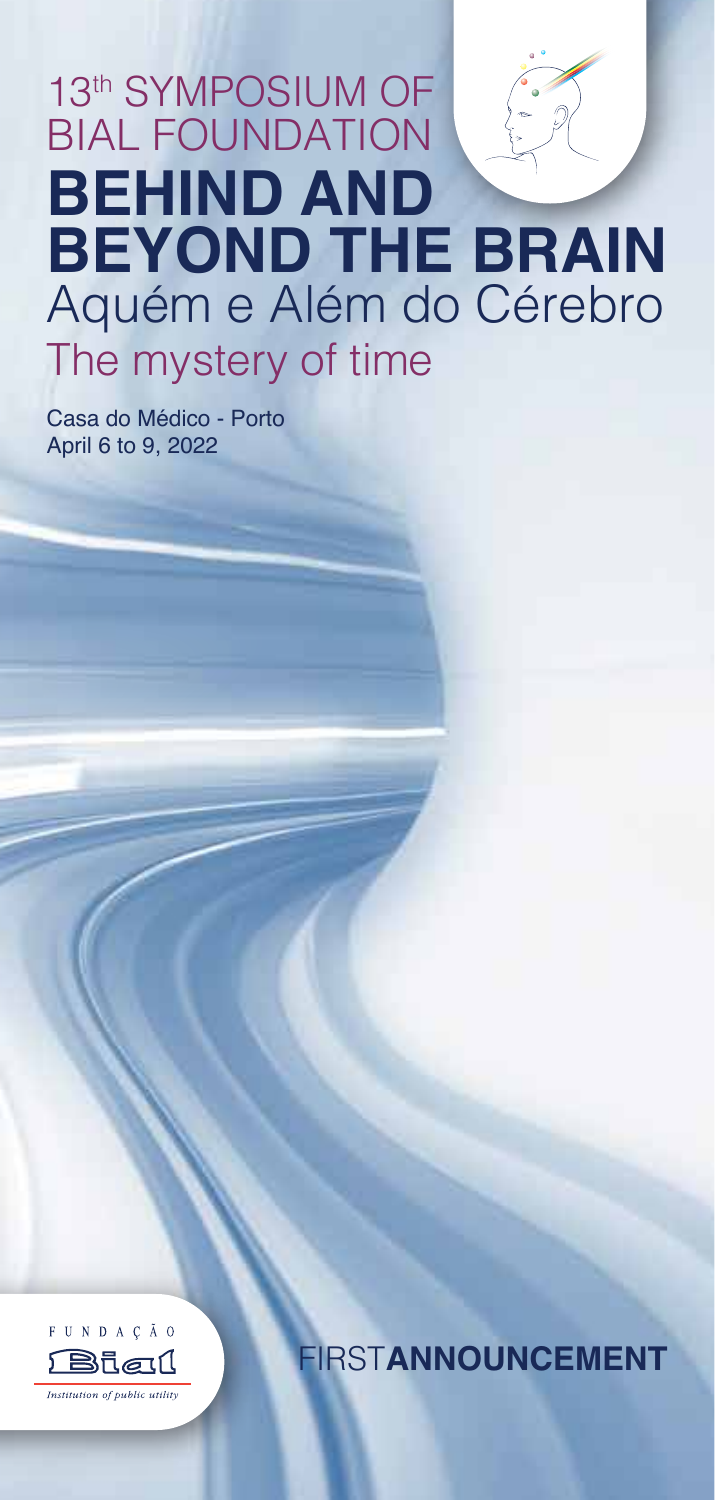# 13th SYMPOSIUM OF BIAL FOUNDATION **BEHIND AND BEYOND THE BRAIN** Aquém e Além do Cérebro The mystery of time

Casa do Médico - Porto April 6 to 9, 2022

instein wrote: "The distinction between the past, present **and future is only a stubbornly persistent illusion."**<br> **E** and future is only a stubbornly persistent illusion." Today, understanding the nature of time constitutes a major scientific and philosophical challenge. Along with space, time is a fundamental dimension of physics. Most organisms have biological mechanisms tuned to its passage. And human existence is profoundly shaped by its inexorable march. The 13<sup>th</sup> Symposium of the BIAL Foundation "Behind and Beyond the Brain" gathers some of the most prominent scientists and philosophers to engage in a resolutely interdisciplinary dialogue around the many aspects of time: Its very nature, which physicists continue debating; the subjective feelings its passage elicits in humans and other animals; the fundamental questions it is associated with, such as the thorny problem of causality.

The Symposium will open on April 6th with an **evening lecture** by TED-speaker Anil Seth (Sussex, UK), who will explore what we know about the perception of time in humans, brains and in machines, highlighting the idea that the brain is a "prediction machine".

The **first session** will take place on the morning of April 7<sup>th</sup>. Moderated by Etzel Cardeña (Lund, SE), the session will be dedicated to the **physics of time**. Orfeu Bertolami (Porto, PT), Jimena Canales (Urbana-Champaign, USA), Daniel Sheehan (San Diego, USA) & Patricia Cyrus (Orlando, USA) will explore how physicists conceive of time today, and how their theories are shaped by what we know about the perception of time. Fundamental, and yet unsolved questions, such

as the possibility of precognition or the nature of causality, will be addressed during these exchanges, which will close with a keynote lecture delivered by Bernard Carr (London, UK).

The **second session**, taking place on the morning of April 8th, is aimed at surveying the **biology of time**. Moderated by Miguel Castelo-Branco (Coimbra, PT), it features lectures by Julia Mossbridge (San Diego and Petaluma, USA), Michael Brecht (Berlin, DE), and Joseph S. Takahashi (Dallas, USA), who will examine how organisms have adapted to the passage of time: From biological clocks to the mechanisms of memory, from "pre-sponding" to circadian rhythms, the speakers will explore the many ways in which neural systems respond to time in the absence of specific receptors systems dedicated to perceive it. The morning will close with a keynote lecture by Wolf Singer (Frankfurt, DE), who will overview what sorts of mechanisms have evolved to make it possible for living things to be able to "parse" time.

The **third session**, on the morning of April 9<sup>th</sup>, will focus on the **experience of time**. Caroline Watt (Edinburgh, UK) will moderate the lectures of Dean Buonomano (Los Angeles, USA), Daryl Bem (Ithaca, USA), and Jennifer Coull (Marseille, France), who will examine what it is like to feel the passage of time, how brains and bodies shape our perception of it, and how future events may affect us. The keynote lecture of Marc Wittmann (Freiburg, DE), dedicated to the links between the self and time, will close the morning.

Time will fly during the symposium as the afternoons will feature many events: **oral poster presentations** by BIAL Foundation grant holders (afternoon of April 7<sup>th</sup>, moderated by Mário Simões); four **participatory parallel workshops** dedicated to (1) the physics and metaphysics of time, (2) precognition and anomalous experiences, (3) the experience of time in altered states of consciousness, and (4) perception and memory of time on the afternoon of April 8th; and a closing **conversation time** on the mystery of time moderated by science journalist Teresa Firmino on the afternoon of April 9<sup>th</sup>.

With this 13<sup>th</sup> Symposium, the BIAL Foundation hopes to engage speakers and the audience around a deep, interdisciplinary reflection about the most enigmatic aspect of existence - the elusive, yet inexorable dimension of time, the true nature of which we are yet to fully understand.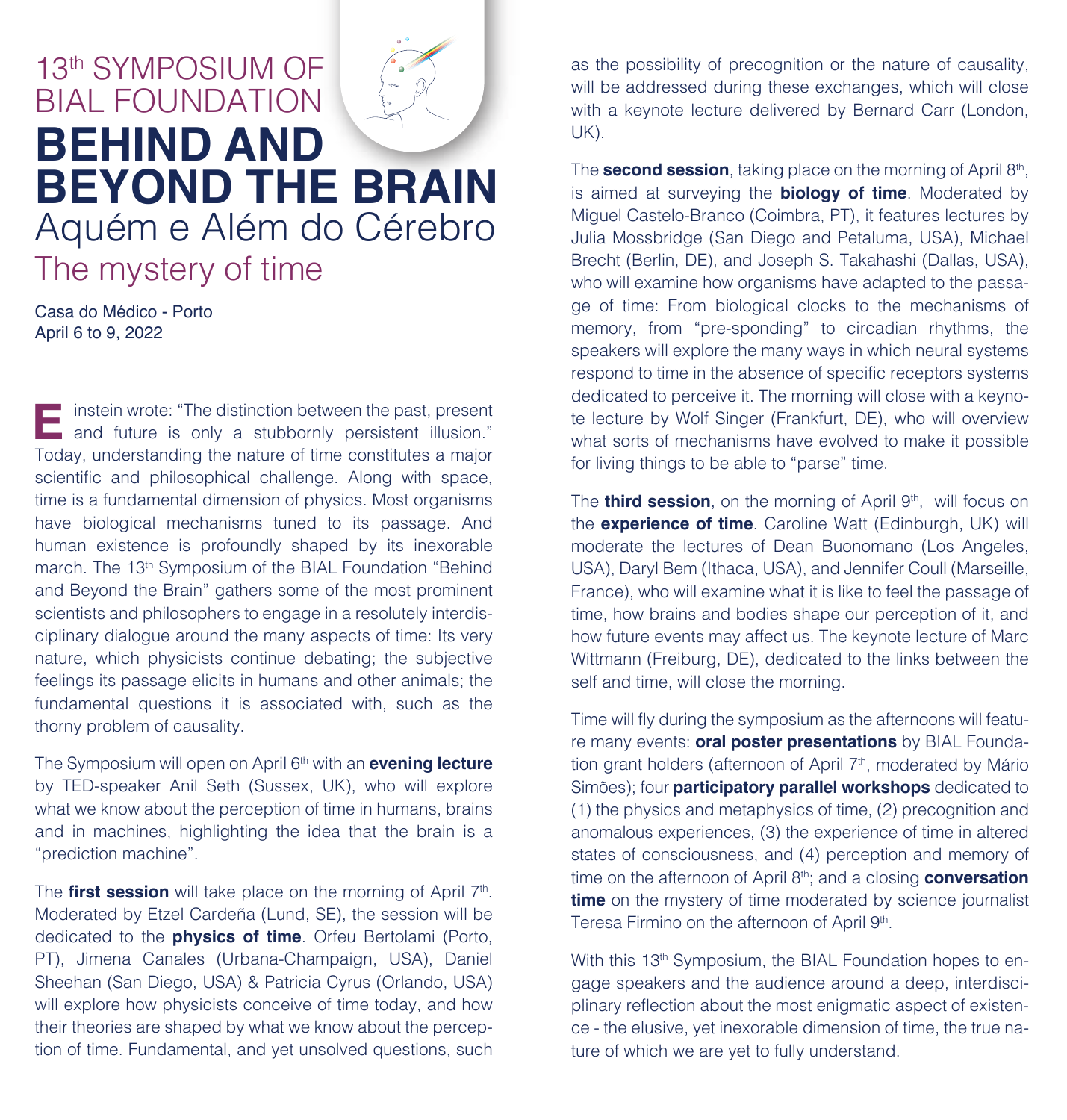### **Organizing Committee:**

#### President

AXEL CLEEREMANS (Brussels) ETZEL CARDEÑA (Lund) MIGUEL CASTELO-BRANCO (Coimbra) RUI COSTA (New York and Lisbon) RAINER GOEBEL (Maastricht) STEFAN SCHMIDT (Freiburg) CAROLINE WATT (Edinburgh)

### **Participants:**

DARYL BEM (Ithaca, NY) ORFEU BERTOLAMI (Porto) MICHAEL BRECHT (Berlin) DEAN BUONOMANO (Los Angeles) JIMENA CANALES (Urbana-Champaign) ETZEL CARDEÑA (Lund) BERNARD CARR (London) MIGUEL CASTELO-BRANCO (Coimbra) AXEL CLEEREMANS (Brussels) RUI COSTA (New York and Lisbon) JENNIFER COULL (Marseille) PATRICIA CYRUS (Orlando) TERESA FIRMINO (Lisbon) RAINER GOEBEL (Maastricht) JULIA MOSSBRIDGE (San Diego and Petaluma) STEFAN SCHMIDT (Freiburg) ANIL SETH (Sussex) DANIEL SHEEHAN (San Diego) MÁRIO SIMÕES (Lisbon) WOLF SINGER (Frankfurt) JOSEPH S. TAKAHASHI (Dallas) CAROLINE WATT (Edinburgh) MARC WITTMANN (Freiburg)

#### **Registration Fee**

The 13<sup>th</sup> Symposium will be a hybrid event, organized for in-person and virtual audience.

## **€200**

**€80** - for university students under the age of 25 and PhD students (please enclose copy of your student card and/or university/supervisor declaration).

These amounts include access to all Symposium sessions, coffee breaks and certificate of attendance. It does not include meals. Limited number of registrations.

**€100**

**Virtual**

**In-person** 

In-person

**€50** - for university students under the age of 25 and PhD students (please enclose copy of your student card and/or university/supervisor declaration).

Certificate of attendance is included by request. Access to posters session during coffee breaks and to parallel workshops is not included.

| <b>Hotels</b>     | <b>Single/Double</b> | Location        |
|-------------------|----------------------|-----------------|
| Ipanema Porto**** | Rate: 8% discount    | <b>Boavista</b> |
| Fénix Porto****   | quarantee            | 15 min. by taxi |

Make your reservation directly with the Hotel (do refer Fundação Bial and the Symposium)

Tel: +351 22 619 4100 | https://13simposiofundacaobial.hfhotels.com/

1st Symposium - March 29 to 30, 1996 | Eugénia Cunha, José R. Delgado, Adolf Dittrich, Peter Fenwick, Stanley Krippner, Deolinda Lima, Fernando Lopes da Silva, Robert Morris, René Peoc'h, Pedro Polónio, Carlos Fernandes da Silva, Carlos Henrique Silva

**2nd Symposium - April 2 to 4, 1998 |** António Damásio, Hanna Damásio, Maria de Sousa, Patrick Dondelinger, Fernando Gil, Nuno Grande, Francesca Happé, Jerome Kagan, Edwin May, Robert Morris, Dean Radin, Emílio Salgueiro, Fiona Steinkamp

**3rd Symposium - April 6 to 8, 2000 – Exceptional Experiences |** Martina Belz-Merk, Richard Bentall, Richard Broughton, Deborah Delanoy, Hoyt Edge, Peter Fenwick, John Gruzelier, Erlendur Haraldsson, Dietrich Lehmann, Fernando Lopes da Silva, David Marks, António Martins da Silva, Edwin May, Robert Morris, Teresa Paiva, Luís Sobrinho, Richard Wiseman

**4th Symposium - April 4 to 6, 2002 – Exceptional Interpersonal Relationships |** Michael Argyle, Daryl Bem, Richard Broughton, James Carpenter, Alexandre Castro-Caldas, António Coimbra, Suzanne Crater, Kathy Dalton, David Fontana, John Gruzelier, Jerome Kagan, Stanley Krippner, Mitchell Krucoff, Fernando Lopes da Silva, Robert Morris, Rui Mota Cardoso, Rodrigo Saraiva, Isabel Soares, Ian Stevenson, Colwyn Trevarthen, Harald Walach, Caroline Watt

**5th Symposium - March 31 to April 3, 2004 – Consciousness and Brain |**  Thomas Benke, Dick Bierman, Olaf Blanke, Adrian Burgess, Etzel Cardeña, Miguel Castelo-Branco, Alexandre Castro-Caldas, Patricia Churchland, Stanislas Dehaene, Sergio Della Sala, Dominic Ffytche, Nuno Grande, Stephen Kosslyn, Victor Lamme, Dietrich Lehmann, Fernando Lopes da Silva, Pierre Maquet, Robert Morris, Rui Mota Cardoso, Geraint Rees, Mário Simões, Pim Van Lommel, Jiri Wackermann

**6th Symposium - March 29 to April 1, 2006 – Memory I** John Aggleton,<br>Stephen Braude, Richard Broughton, Alexandre Castro-Caldas, Patrick Chauvel, Howard Eichenbaum, Mitchell Eisen, Guillén Fernández, Christopher French, Nuno Grande, Lia Kvavilashvili, Fernando Lopes da Silva, Rui Mota Cardoso, John Palmer, Alcino Silva, Mário Simões, Rex Stanford, Caroline Watt, Menno Witter

7th Symposium - March 26 to 29, 2008 - Emotions I Ralph Adolphs, Daryl Bem, Dick Bierman, Etzel Cardeña, Alexandre Castro-Caldas, Ray Dolan, Paul Ekman, Sophia Frangou, Nico Frijda, Christian Keysers, Fernando Lopes da Silva, Marta Moita, Rui Mota Cardoso, Roger Nelson, Dean Radin, Stefan Schmidt, Mário Simões, Tania Singer, Caroline Watt

**8th Symposium - April 7 to 10, 2010 – Intuition and Decision-making |**  Dick Bierman, Richard Broughton, Alexandre Castro-Caldas, Axel Cleeremans, Nuno Crato, Seymour Epstein, Thomas Goschke, John-Dylan Haynes, Hauke Heekeren, Eva Lobach, Fernando Lopes da Silva, Rui Mota Cardoso, David Myers, Eugene Sadler-Smith, Marilyn Schlitz, Mário Simões, Caroline Watt, Cilia Witteman

**9th Symposium - March 28 to 31, 2012 - Sleep and Dreams I Carlos** Alvarado, Dick Bierman, Miguel Castelo-Branco, Alexandre Castro-Caldas, Axel Cleeremans, Sally Rhine Feather, Péter Halász, Allan Hobson, Stephen LaBerge, Fernando Lopes da Silva, Teresa Paiva, Christopher A. Roe, Michael Schredl, Sophie Schwartz, Mário Simões, Kai Spiegelhalder, Robert Stickgold, Eus van Someren, Caroline Watt

**10th Symposium - March 26 to 29, 2014 – Mind-Matter Interactions |** Peter Bancel, Dick Bierman, Miguel Castelo-Branco, Alexandre Castro-Caldas, Vanessa Charland-Verville, Axel Cleeremans, Rui Costa, Eberhard Fetz, Rainer Goebel, Patrick Haggard, Stuart Hameroff, Fernando Lopes da Silva, Rui Mota Cardoso, Dean Radin, Ander Ramos-Murguialday, Nick Ramsey, Mário Simões, Adolf Tobeña, Harald Walach, Caroline Watt

**11th Symposium - March 30 to April 2, 2016 – Placebo Effects, Healing**  and Meditation | Fabrizio Benedetti, Dick Bierman, Miguel Castelo-Branco, Axel Cleeremans, Larry Dossey, Paul Enck, Damien Finniss, Rainer Goebel, Antonio Guerci, Ted Kaptchuk, Irving Kirsch, Fernando Lopes da Silva, Amir Raz, Tania Re, Manfred Schedlowski, Stefan Schmidt, Mário Simões, Jessica Utts, Tor Wager, Caroline Watt, Jon-Kar Zubieta

**12th Symposium - April 4 to 7, 2018 – Enhancing the Mind I** Mattia Bergomi, Etzel Cardeña, Jose Carmena, Miguel Castelo-Branco, Christopher Chabris, Anjan Chatterjee, Axel Cleeremans, Lorenza Colzato, Rui Costa, Gonzalo de Polavieja, Rainer Goebel, Torkel Klingberg, Antoine Lutz, Jean-Noël Missa, Rui Oliveira, Tania Re, Jordi Riba, Alexander Sack, Olga Silva, Mário Simões, Nuno Sousa, Yulia Ustinova, Caroline Watt